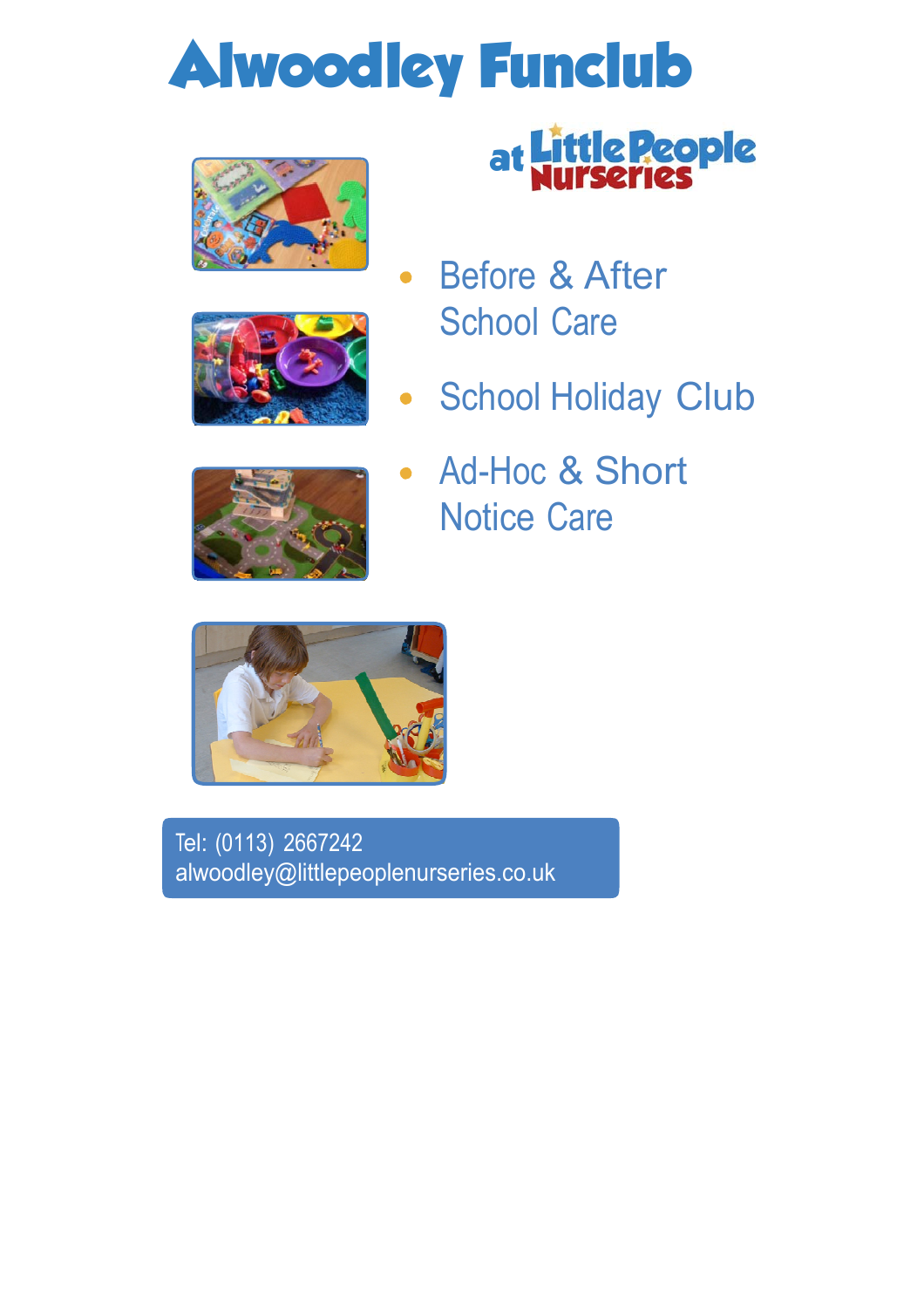#### Activities, Times & Sessions

Our Alwoodley Funclub is based in The Annex building on the site of Alwoodley Primary School. We have plenty of space to offer a variety of activities to keep your children engaged and happy during their time with us. The Funclub team work closely together to ensure your child has the opportunity to enjoy a wide variety of activities making use of each of our team skills and interests. We encourage the children to continue ideas to the activities on offer and follow their interests by keeping the sessions flexible and fun.

Funclub can make use of space and equipment across two playrooms in the settings. Our early years room is for younger children, who are new to full time school and may need a bit of extra reassurance as they settle into their new exciting surroundings. This room has activities and toys geared towards the Early Years Foundation Stage and has direct access to an outdoor play area. Our older children are based in the Funclub room, which has age appropriate toys and equipment, and lots of games and craft activities. The older children are encouraged to make use of the wider school grounds for team games and sports.

### Our Staff Team

We are very proud of our dedicated staff team in Funclub. We employ a combination of mature experienced team members, to enthusiastic trainees who can achieve a formal qualification with us. Many of our team are understanding parents themselves and will be happy to speak to you about the service we offer.

## The Key Practitioner System

To ensure you and your child receive the personal attention you need we follow a Key Practitioner system in Funclub. This means that when you start you will be introduced to a member of our team who will take special responsibility for your child and wherever possible it will be the same person who takes your child, and collects your child from school, developing a strong relationship with you and your child for a high level of communication between us, school and you.

#### Homework

If you would particularly like your child to complete their homework at Funclub please speak to your child's Key Person and they will encourage your child to do this, they can also liaise with your child's teacher on your behalf should you wish.

Children in Reception continue to follow the EYFS Framework, meaning they learn through play, this is observed at Funclub by their Key Person and they are encouraged to take part in activities to promote their development.

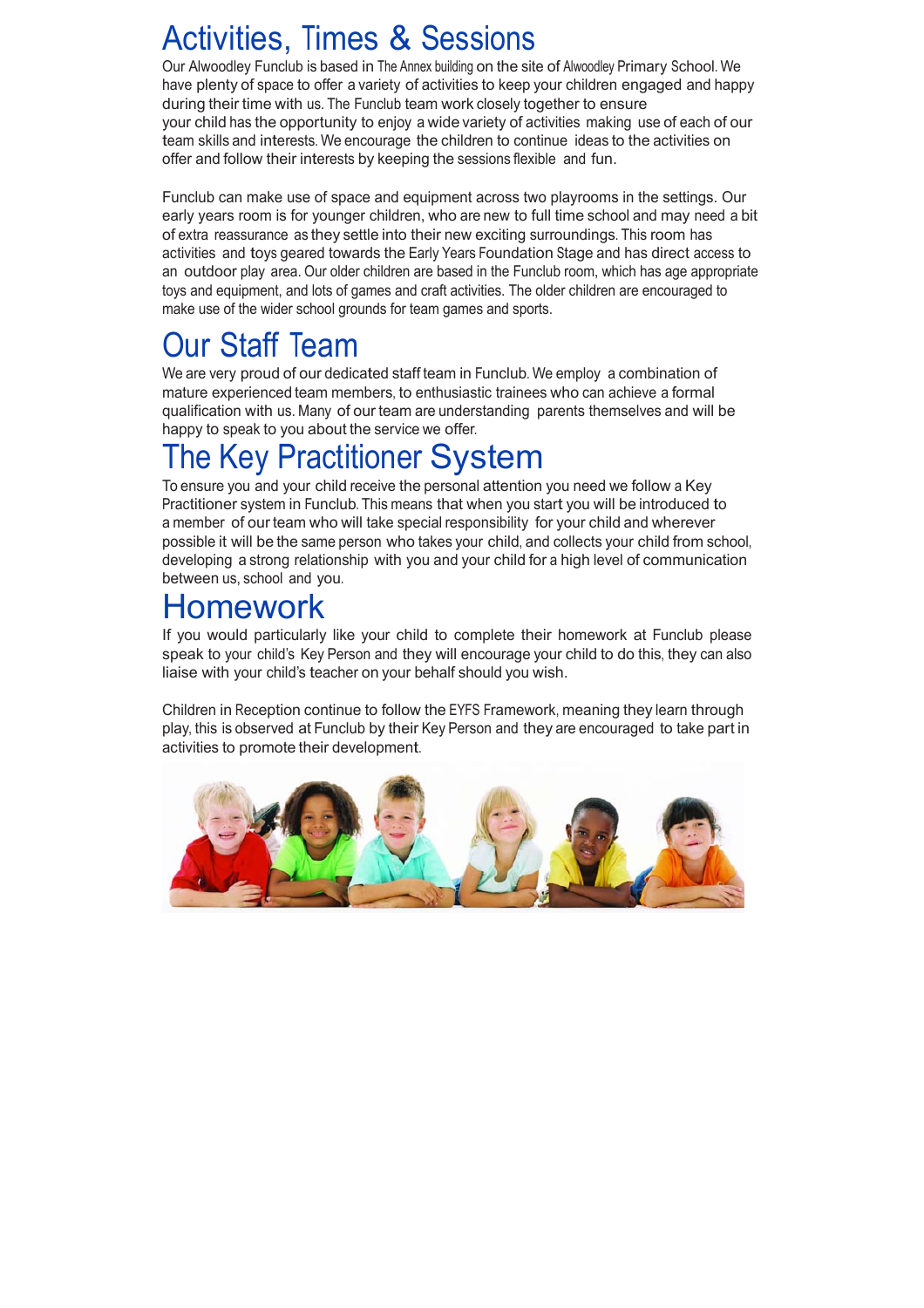#### Outdoor Play

After a long day in the classroom we recognise that children enjoy burning off that excess energy outdoors. We have plenty of space in the extensive school grounds!

#### Meal Times

We offer breakfast and afternoon tea at Funclub. Breakfast is offered from 7.30am up until 8.15am. We recognise that some children come out of school hungry, whilst others are much more interested in having a run around and playtime, before they sit down for a snack. For this reason. Afternoon tea is served throughout the session, as and when requested by the children, up until 5pm. Table manners are encouraged and mealtimes are a sociable and enjoyable experience.

#### **Breakfast**

If your day starts early, it may give you an extra few minutes at home knowing your child can enjoy a relaxed breakfast with us. We offer a healthy breakfast of a choice of cereals, (not chocolate or sugar coated) followed by fresh wholemeal toast. To drink there's a choice of fruit juice, milk or water. We think breakfast is a sociable time, there's a relaxed atmosphere, with the children encouraged to serve themselves (if they are able) and chat with their friends before a busy day at school.

#### **Afternoon Tea**

After a busy day of study, your child is likely to want a substantial snack to keep them going until their evening meal. We offer an Afternoon Tea when your child finishes school. The children eat with their peers, teatime is a sociable and enjoyable chance for your child to wind down after a busy day. There is a choice of snacks such as assorted sandwiches with a choice of fillings, wraps, crackers with cheese, salad and fruit. Menus are displayed on the Parents Notice Board.

#### School Holiday Club

During the School Holidays we have Funclub is open to all children, regardless of the school they attend. It's great chance for children to catch up with old friends and keep busy throughout the holiday periods.

Each day (or in the case of the Summer Holidays, each week) has a theme, such as circus day, sports day, movie day and arts & crafts day. These themes are decided with the help of the Children to ensure it is of interest. Many activities are on offer throughout the holidays like chicken hatching, a portable bowling alley, a bouncy castle, games, races and planned challenges. The children have access to indoors and out as we operate activities indoors include baking, table top games such as cards and a wide variety of arts & crafts.

For Holidays we continue to provide breakfast and afternoon tea, and you are required to bring a packed lunch for lunchtime. There is a choice of snacks for afternoon tea such as Jacket Potatoes with a choice of fillings, Assorted Sandwiches, Pizza, Cheese/Sausages rolls and Soup. There is also plenty of fresh fruit available every day and a choice of deserts.